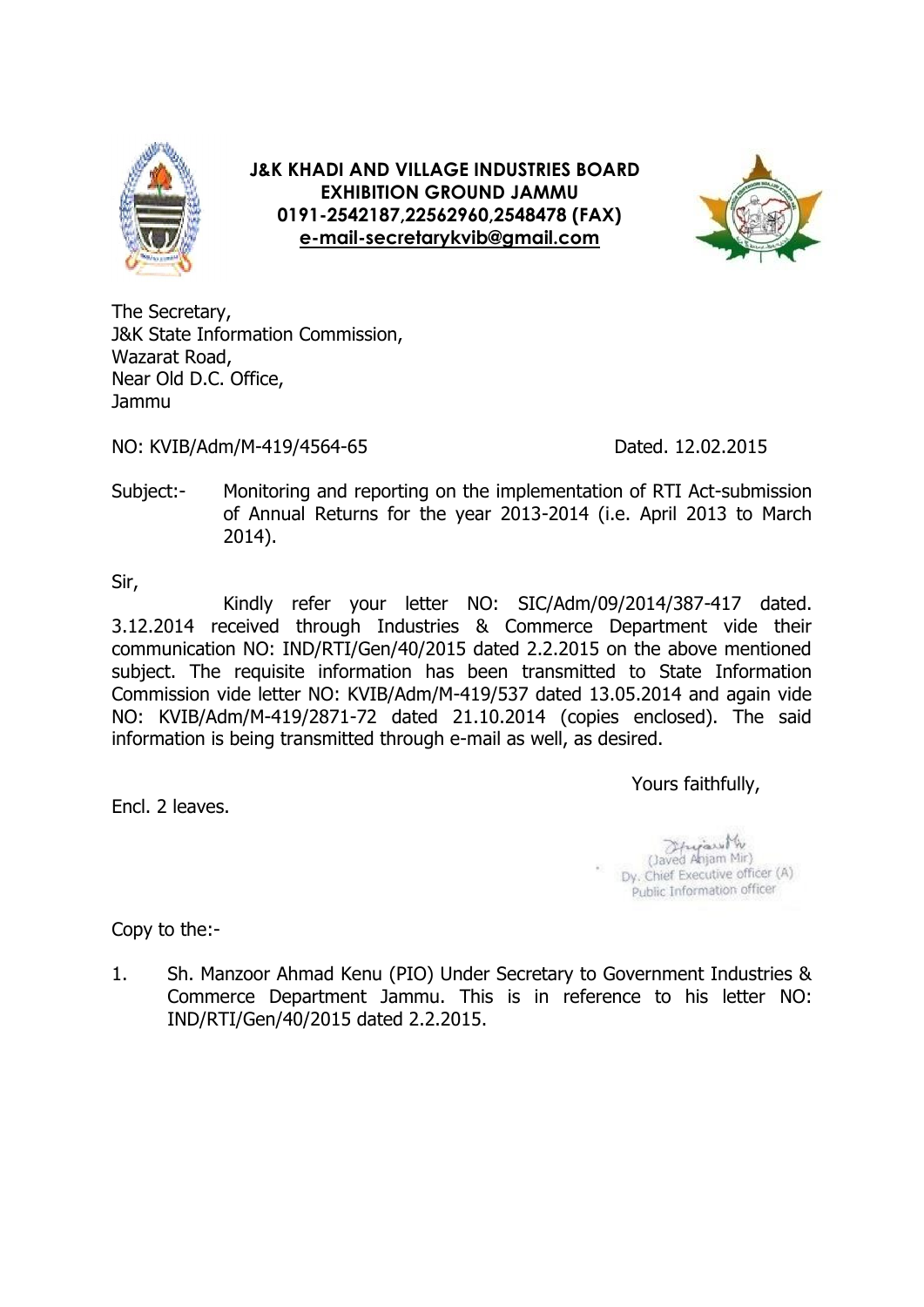

**J&K KHADI AND VILLAGE INDUSTRIES BOARD OLD SECRETARIAT SRINAGAR 0194-2452940,2452941,2474789 (FAX) [e-mail-secretarykvib@gmail.com](mailto:e-mail-secretarykvib@gmail.com)**



The Secretary, J&K State Information Commission, Old Assembly Complex, Old Secretariat, Srinagar.

NO: KVIB/Adm/M-419/2871-72 Dated. 21.10.2014

Subject:- Monitoring and reporting on the implementation of RTI Act-submission of Annual Returns for the year 2013-2014 (i.e. April 2013 to March 2014).

Sir,

I am directed to request you that the requisite information on the subject has already been furnished vide this office letter NO: KVIB/Adm/M-419/537 dated 13.05.2014. A photostate copy of the same is enclosed herewith for favour of further necessary action at your end.

Yours faithfully,

Aniam Mir) Dy. Chief Executive officer (A)

Copy to the:-

1. Sh. Manzoor Ahmad Kenu (PIO) Under Secretary to Government Industries & Commerce Department Srinagar. This is in reference to his letter NO: IND/ IND/RTI/GEN/94/2011 dated 04.10.2014.